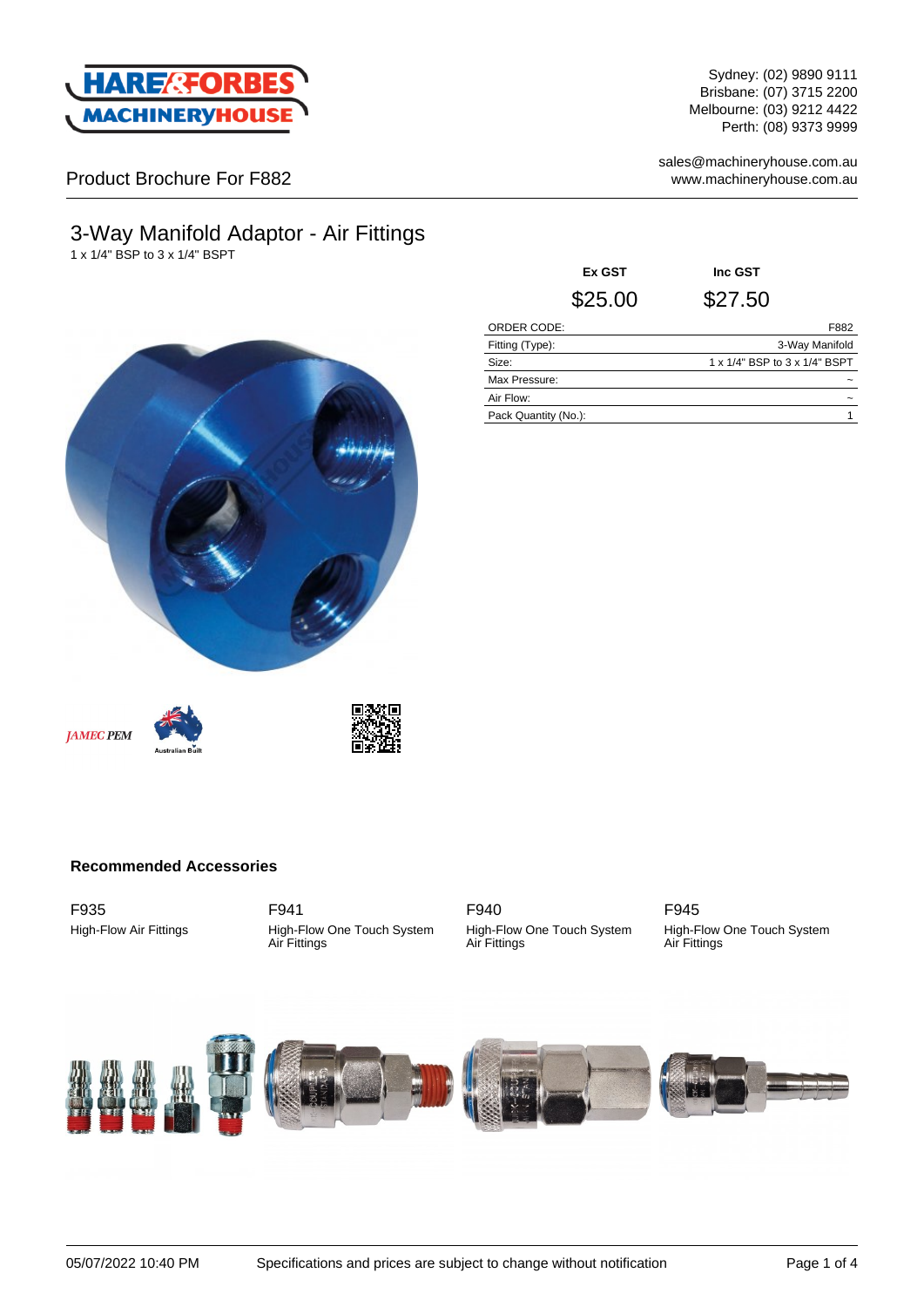

Sydney: (02) 9890 9111 Brisbane: (07) 3715 2200 Melbourne: (03) 9212 4422 Perth: (08) 9373 9999

sales@machineryhouse.com.au www.machineryhouse.com.au

### Product Brochure For F882

F951 High-Flow Air Fittings F950 High-Flow Air Fittings F955 High-Flow Air Fittings F888 Air Fittings











F901 Air Fittings F900 Air Fittings



F902B Air Fittings



F903B Air Fittings F906A Air Fittings F803 Air Fittings F811 Air Fittings

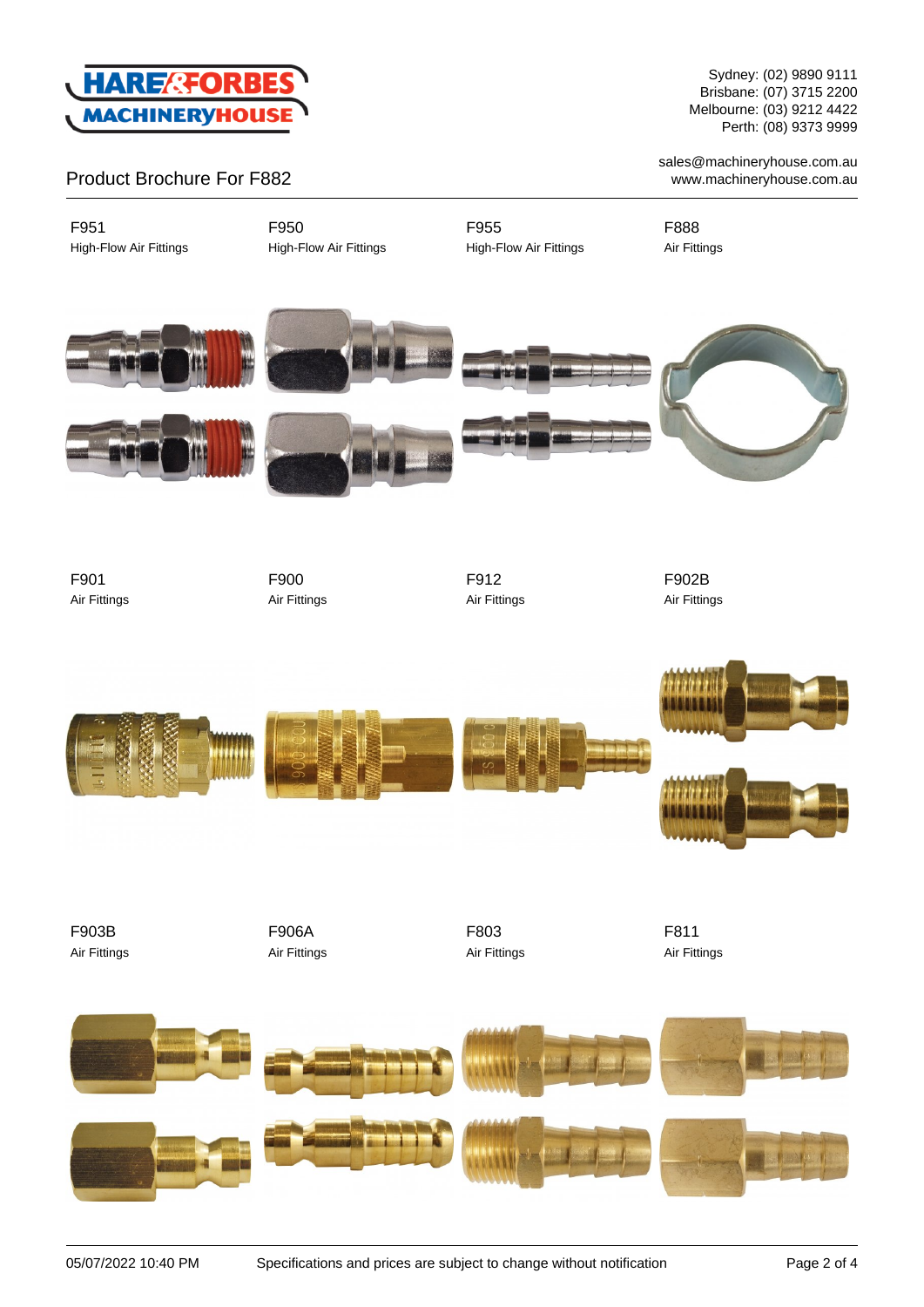

## Product Brochure For F882

F860 Air Fittings F862 Air Fittings F864 Air Fittings F845 Air Fittings



F870 Air Fittings F830 Air Fittings F832 Air Fittings F834 Air Fittings



F836 Air Fittings F838 Air Fittings F840 Air Fittings F842 Air Fittings



Sydney: (02) 9890 9111 Brisbane: (07) 3715 2200 Melbourne: (03) 9212 4422 Perth: (08) 9373 9999

sales@machineryhouse.com.au www.machineryhouse.com.au